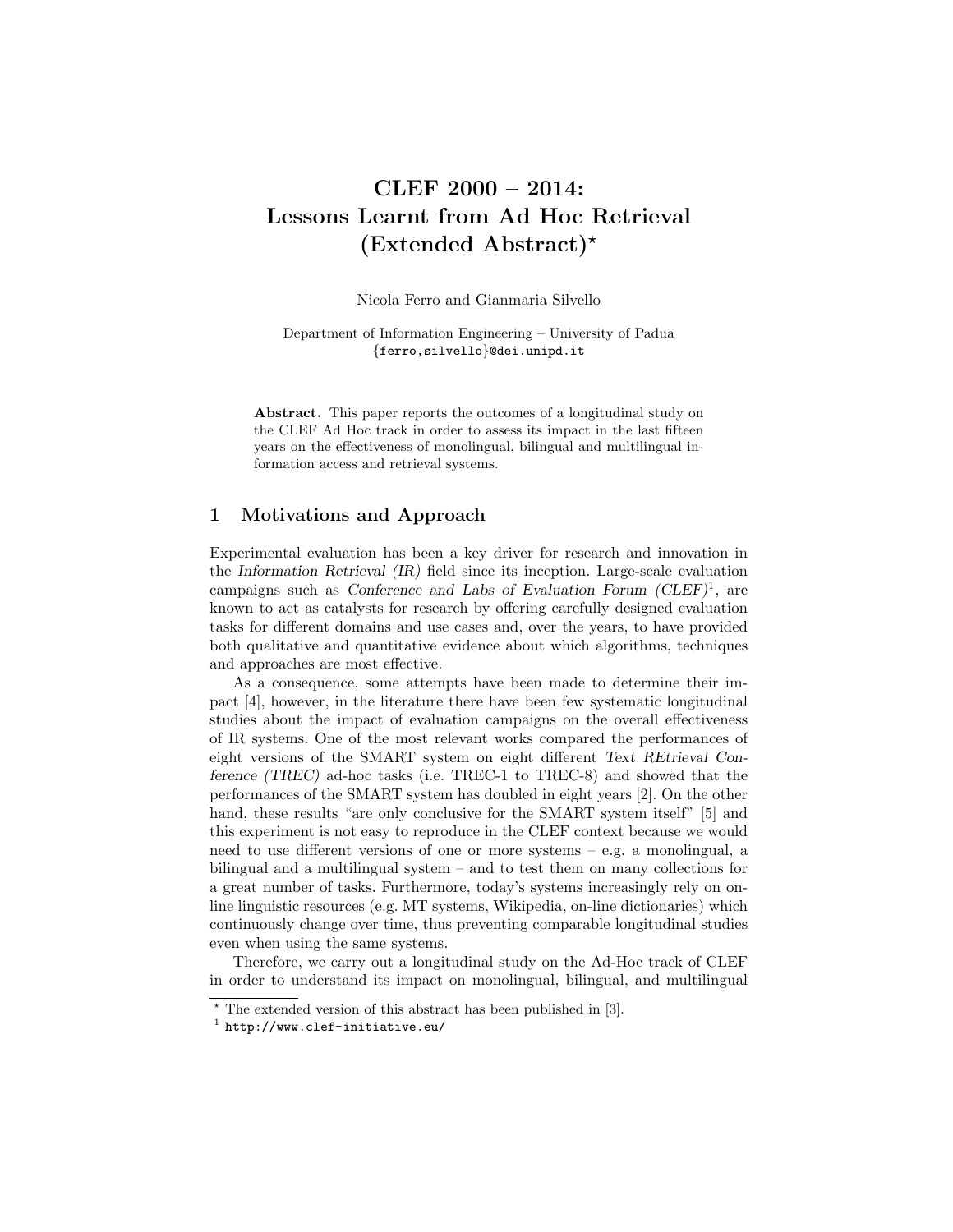retrieval by adopting the score standardization methodology proposed in [5]. This methodology allows us to carry out inter-collection comparison between systems by limiting the effect of collections (i.e. corpora of documents, topics and relevance judgments) and by making system scores interpretable in themselves.

For this study we apply standardization to Average Precision (AP) calculated for all the runs submitted to the ad-hoc tracks of CLEF (i.e. monolingual, bilingual and multilingual tasks from 2000 to 2007) and to The European Library (TEL) tracks (i.e. monolingual and bilingual tasks from 2008 to 2009).

All the CLEF results that we analysed in this paper are available through the Distributed Information Retrieval Evaluation Campaign Tool (DIRECT) system<sup>2</sup> [1]; the software library (i.e. MATTERS) used for calculating measure standardization as well as for analysing the performances of the systems is publicly available at the URL: http://matters.dei.unipd.it/.

In the following we report the main research questions we tackled and we provide a short summary of the main findings for each of them. More detailed experimental results concerning those research questions could be found in [3]. Finally, we conclude by outlining the work we envision for the future.

#### 2 Research Questions

The longitudinal study we carried out was aimed at tackling four research questions for which we report a brief insight of our findings.

RQ1. Do performances of monolingual systems increase over the years? Are more recent systems better than older ones?

From the analysis of mean standardized AP (sMAP) across monolingual tasks we can see an improvement of performances, even though it is not always steady from year to year, see Table 1. The best systems are rarely the most recent ones; this may be due to a tendency towards tuning well performing systems relying on established techniques in the early years of a task while focusing on understanding and experimenting new techniques and methodologies in later years. In general, the assumption for which the life of a task is summarized by increase in system performances, plateau and termination oversimplifies reality: researchers and developers do not just incrementally adding new pieces on existing algorithms, rather they often explore completely new ways or add new components to the systems, causing a temporary drop in performances. Thus, we do not have a steady increase but rather a general positive trend.

RQ2. Do performances of bilingual systems increase over the years and what is the impact of source languages?

System performances in bilingual tasks show a growing trend across the years although it is not always steady and it depends on the number of submitted runs as well as on the number of newcomers. The best systems for bilingual tasks are often the more recent ones showing the importance of advanced linguistic resources that become available and improved over the years. Source languages

 $^2$  http://direct.dei.unipd.it/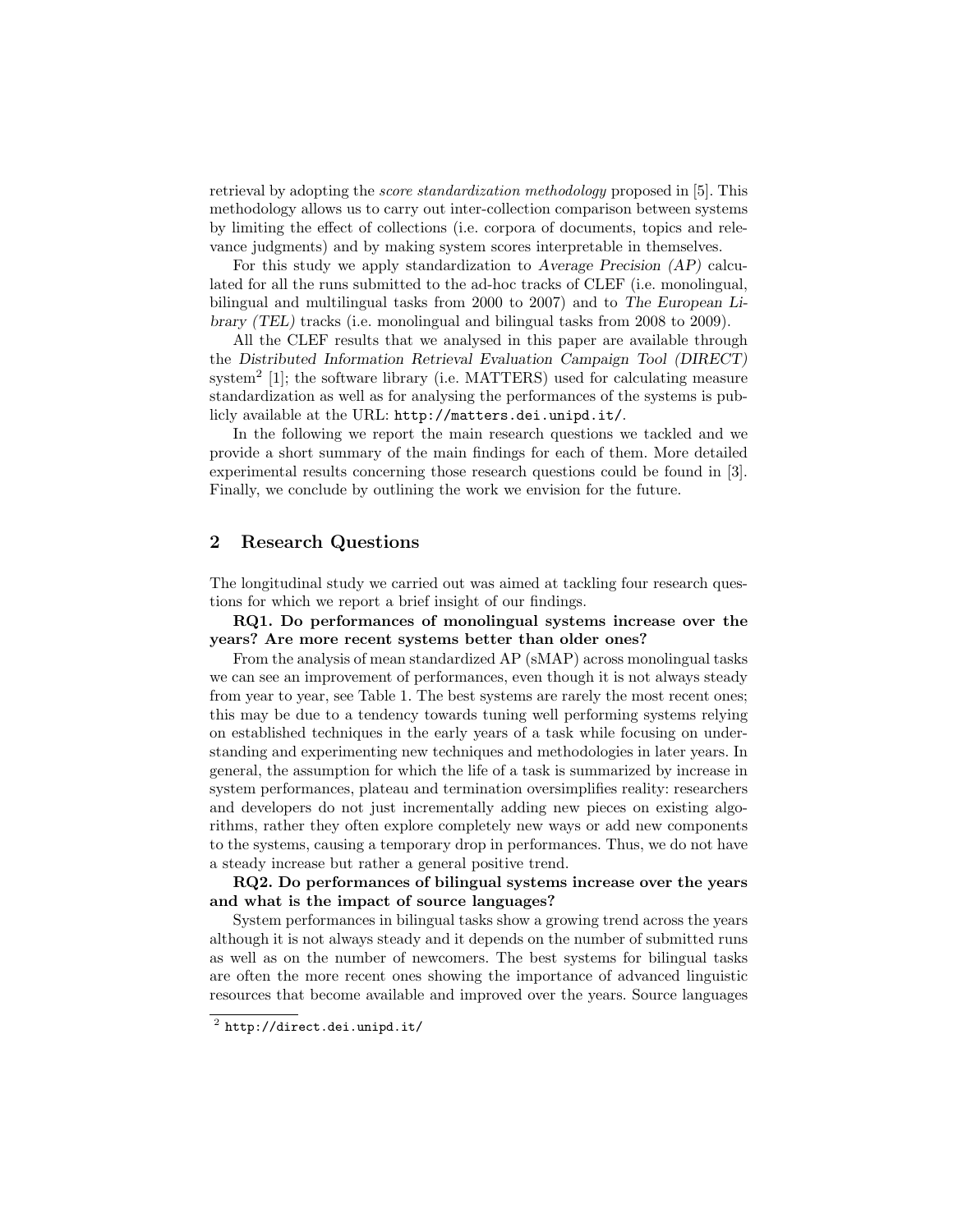| Task        | $\operatorname{Year}$ | $Groups(new)$ Runs Best $sMAP$ |    |                   | Median sMAP       |
|-------------|-----------------------|--------------------------------|----|-------------------|-------------------|
| AH Mono ES  | 2001                  | $10(-)$                        | 22 | $.7402(-)$        | .6321(.)          |
|             | 2002                  | 13(5)                          | 28 | $.8065 (+8.22\%)$ | $.5723(-9.46\%)$  |
|             | 2003                  | 16(8)                          | 38 | $.7016(-14.95\%)$ | $.5630(-1.62)$    |
| AH Mono DE  | 2000                  | $11(-)$                        | 13 | $.8309(-)$        | $.5235(-)$        |
|             | 2001                  | 12(9)                          | 24 | $.6857(-17.47%)$  | $.5839 (+11.53%)$ |
|             | 2002                  | 12(5)                          | 20 | $.6888 (+0.45\%)$ | $.5780(-1.01\%)$  |
|             | 2003                  | 13(7)                          | 29 | $.7330 (+6.42\%)$ | $.5254(-9.10\%)$  |
| TEL Mono DE | 2008                  | 10(7)                          | 27 | $.7388 (+0.79\%)$ | $.4985(-5.11\%)$  |
|             | 2009                  | 9(4)                           | 34 | $.6493(-12.11\%)$ | $.5123 (+2.76%)$  |
| AH Mono FR. | 2000                  | $9(-)$                         | 10 | $.6952(-)$        | $.5370(-)$        |
|             | 2001                  | 9(6)                           | 15 | $.6908(-0.63\%)$  | $.5412 (+0.78%)$  |
|             | 2002                  | 12(7)                          | 16 | $.8257 (+19.53%)$ | $.5609 (+3.64\%)$ |
|             | 2003                  | 16(9)                          | 35 | $.6758(-18.15%)$  | $.5565(-0.78\%)$  |
|             | 2004                  | 13(4)                          | 38 | $.6777 (+0.28%)$  | $.5034(-9.54\%)$  |
|             | 2005                  | 12(7)                          | 38 | $.7176 (+5.89\%)$ | $.5833 (+15.87%)$ |
|             | 2006                  | 8(5)                           | 27 | $.6992(-2.56%)$   | $.5120(-12.22\%)$ |

TEL Mono FR  $\begin{bmatrix} 2008 & 9(8) & 15 & 7242 & (+3.58\%) & .5018 & (-1.99\%)\ 2009 & 9(5) & 23 & .6838 & (-5.58\%) & .5334 & (+6.30\%)\ \end{bmatrix}$ 

 $\begin{array}{c|c|c|c|c} 2002 & 14(7) & 25 & 7354 & (-1.51\%) \hline 2003 & 13(4) & 27 & 6796 & (-7.59\%) \end{array}$ 

 $\begin{array}{|c|c|c|c|c|c|}\n\hline\n2002 & 11(4) & 19 & 7128 & (+4.15\%)\n\hline\n2003 & 11(4) & 32 & 7231 & (+1.45\%)\n\hline\n\end{array}$ 

 $\begin{array}{|c|c|c|c|c|c|}\hline 2000 & 9(\cdot) & 10 & 6114\; (\cdot) & 5150\; (\cdot) \\ 2001 & 8(5) & 14 & 7467\; (+22.13\%) & 5461\; (+6.04\%) \\ \hline \end{array}$ 2001 8(5) 14 .7467 (+22.13%) .5461 (+<br>2002 14(7) 25 .7354 (-1.51%) .5461 (-)

2003 |  $13(4)$  | 27  $.6796(-7.59\%)$   $.5142(-5.84\%)$ 

 $\begin{array}{|c|c|c|c|c|c|c|c|} \hline 2001 & 9(\cdot) & 18 & 6844\; (\cdot) & & & 5296\; (\cdot) \\ 2002 & 11(4) & 19 & .7128\; (+4.15\%) & .5118\; (+3.36\%) \\ 2003 & 11(4) & 32 & .7231\; (+1.45\%) & .4657\; (+0.53) \\ \hline \end{array}$ 

32  $\sqrt{7231 (+1.45\%)}$ 

AH Mono IT

AH Mono NL

 $\frac{5334 (+6.30\%)}{5150 (-)}$ 

Table 1. Statistics of the CLEF monolingual tasks started in 2000 or 2001.

Table 2. Aggregate sMAP of monolingual, bilingual and multilingual CLEF ad-hoc and TEL tasks from 2000 to 2009.

|              | $ \text{sMAP} $ Monolingual Bilingual Multilingual |       |        |
|--------------|----------------------------------------------------|-------|--------|
| Best         | .8309                                              | .7845 | 1.8513 |
| Median .5344 |                                                    | .5165 | .5173  |
| Mean         | .5054                                              | .4898 | .4914  |

have a high impact on the performances of a given target language, showing that some combinations are better performing than others – e.g. Spanish to Portuguese has a higher median sMAP than German to Portuguese.

## RQ3. Do performances of multilingual systems increase over the years?

Multilingual systems show a steady growing trend of performances over the years despite the variations in target and source languages from task to task. We can identify a growing trend of performances especially for top systems. For instance the multilingual task with four languages reports a major improvement of median sMAP from 2002 to 2003 even though the top system of 2003 has lower sMAP than the one of 2002; the multilingual task with 8 languages reports the lowest median sMAP and, at the same time, the best performing system of all multilingual tasks.

RQ4. Do monolingual systems have better performances than bilingual and multilingual systems?